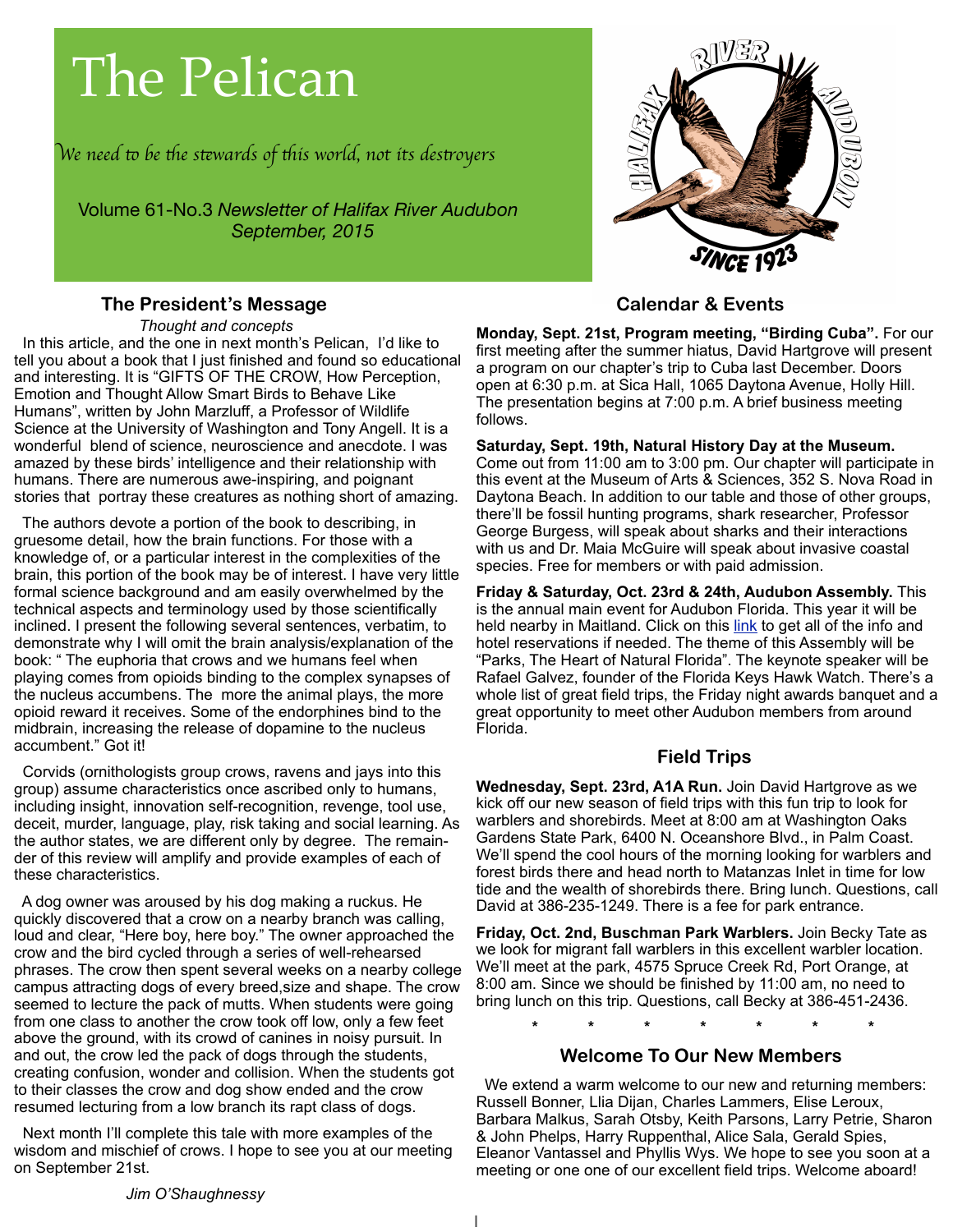#### **Conservation Notes**

 Earlier this year, in April, a report of a massive abandonment of nests on Seahorse Key set off all kinds of wild speculation as to potential causes. Accusations of drunken hunters shooting the birds, low flying Navy jets, mysterious spray planes and other unfounded rumors swept across the Internet and newspapers. Once again we can thank the cool head and clear thoughts of Alachua Audubon board member, Rex Rowan, for providing some insights into just what did happen. Rex has a blog that appears in the online version of the [Gainesville Sun](http://fieldguide.blogs.gainesville.com/) and last month he reported the findings of several who researched the incident.

 Vic Doig is the USF&WS biologist with the Cedar Keys National Wildlife Refuge. He first discovered the missing birds. Last year there were between 3,000 and 5,000 White Ibis nests along with slightly smaller numbers of Double-crested Cormorants, Snowy and Great Egrets, Brown Pelicans and assorted herons. There were also a few very special nests, Roseate Spoonbills and Reddish Egrets have recently expanded their nesting range to Seahorse Key. In total, between 6,000 and 11,000 nests were suddenly vacated with eggs still in them. The only birds left on the island were Ospreys on several platforms.

 On April 25th, Dr. Peter Frederick, a research professor in the University of Florida's Department of Wildlife Ecology and Conservation, spent the day investigating the disappearance of the birds by walking over the island. He thought he'd eliminated a number of possible causes: raccoons, lack of food, bad weather, eagles, chemical poisoning or disease, and humans. He felt that raccoons weren't the cause because he found almost no signs of the type of damage they leave behind. Since Fish Crows aren't capable of dislodging nesting sea birds and waders from their nests, avian predation seemed to be limited to the scavenging of abandoned eggs. There was no evidence at all to support the other possible causes. Seahorse Key was home to some 600 Florida Cottonmouth Moccasins and they have been studied by UF students for decades. They posed little risk to the nesting birds though because even though they can climb trees, they almost never do due to their bulky size. They feed mainly on fish dropped from the nests. Their presence helped discourage raccoons in much the same way as the alligators at the Alligator Farm in St Augustine. Since the birds have left, the snake population has plummeted.

 Dr. Coleman Sheehy, also of UF's Department of Wildlife Ecology and Conservation and Seahorse Key facilities manager, Capt. Kenny McCain, decided to have a second look in early July and found a surprise. Having found numerous raccoon tracks, they set out traps and quickly caught 7 raccoons. These were not the scrawny, evil tempered raccoons researchers usually find in the wild. These were fat, obviously well fed and fairly docile when the trappers approached the traps. These appeared to be someone's pets or at least raccoons that had become accustomed to feeding on cat food and garbage in a neighborhood. It appeared that these raccoons had been trapped and relocated to the island by some well meaning neighbor unaware of the chain of events he or she was about to unleash on this thriving bird rookery. This depends on when the raccoons were set loose on the island. Dr. Frederick sticks by his assertion that when he arrived on the island just after the birds disappeared he found evidence of only one raccoon and little or no evidence that it was a cause of the abandonment.

 We may never know the real cause of this mysterious event. Many of the birds have relocated to Snake Key 1.5 miles away and by now nesting season is coming to a close. Will they return to Seahorse Key next spring? We'll have to wait and see. It's a mystery that's had bird people scratching their heads all summer.

#### **A Report From [Bird Studies Canada](http://www.birdscanada.org/)**



Gray-cheeked Thrush, *photo by Nick Saunders*

 In the last edition of our e-news, we reported on five thrushes tracked from Colombia to Texas, Saskatchewan, and Ontario by researchers using the [Motus Wildlife Tracking System.](http://www.birdscanada.org/research/motus/) (For details, see our July 15 news story **Secrets of Bird Movements** [Revealed.](http://www.birdscanada.org/news/secrets-of-bird-movements-revealed))

 Since our last announcement, we've received data showing that an additional 14 birds tagged in Colombia by **SELVA** passed through Indiana and Ohio on their northbound spring migration. These birds were detected by Motus stations operated by researchers from Texas Tech University and Southern Illinois University, with support from the U.S. Fish & Wildlife Service.

 The research continues to yield amazing results. One of the newly detected Gray-cheeked Thrushes travelled almost 2,000 miles from Colombia to Indiana in just 3.3 days, meaning it flew an average of 611 miles a day!

 In total, 19 of 67 thrushes tagged this season in Colombia have been detected so far: 14 Gray-cheeked Thrushes and 5 Swainson's Thrushes. Visit our updated [animated map](http://motus-wts.org/data/demo/thrushDetections2015-update.html) to view the birds' journeys.

**\* \* \* \* \* \* \***

#### **Flagler Audubon and ECVF To The Rescue**

 The Environmental Council of Volusia & Flagler Counties is an umbrella organization with members from all 4 Audubon chapters, Sierra, Native Plant Society and others. We try to address growth management issues and keep an eye on local government actions through monthly meetings.

 Princess Place, in Flagler County, is a treasured environmental gem that we've gone to for a number of field trips over the years. So when news leaked several weeks ago that this fragile site was to be the host of something called the Spartan Race, we thought we'd better investigate. This is a national program, underwritten by Reebok, that involves running, an obstacle course with mud pits and fire and often as many as a thousand entrants. The thought that portions of Princess Place would be turned into a mud pit and a parking area for competitors and spectators set off alarm bells in all corners except where they should have sounded, the Flagler County Administration. With government's usual booster mentality, they thought it sounded great. Once Flagler County Commissioners started hearing from their constituents, in the form of emails and calls from Flagler Audubon and ECVF members, they helped put the brakes on this bad idea before it went any further. County Administrator, Craig Coffey sent out a press release canceling the event until a new venue can be found.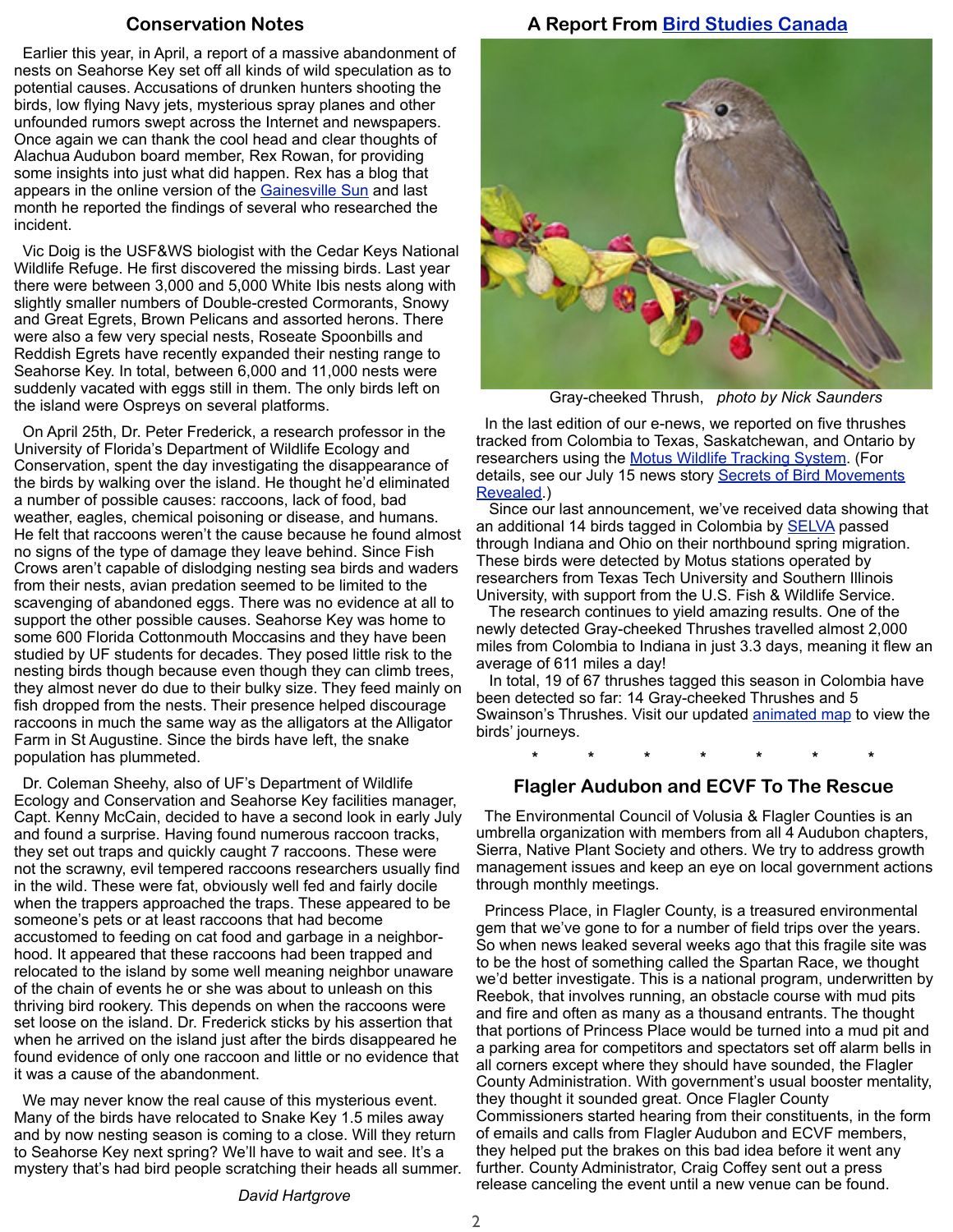*It's time again for another in our series, "Everyday Birding."*

#### **Painted Bunting** *(Passerina ciris)*

 Years and years have I walked past my backyard kitchen window. Always glancing out at my solitary bird feeder not more than ten feet from the house. Never expecting much, but sometimes seeing natural wonders of avian behavior and colorful dress, a squabble between a Brown Thrasher and a Mourning Dove, the brilliant red splash of the Northern Cardinal or the electric blue and intricate pattern on Blue Jay's feathers, sustain my interest. Countless bird watching pleasures take place on a single poled bird feeder in my backyard, close to the house for the past fifteen years. Years of magnetic treats.

 One late Spring day I walked the property of our newly acquired Florida home and observed a light green flash in a thick saw palmetto patch. Closer, intense searching revealed a female Painted Bunting. Wow! I'm going to have Painted Buntings coming to the yard. What a gift. Up goes a bird feed pole close to my house and I excitingly waited. But the onrush of Painted Buntings never happened.

 Then, fourteen years later, in February 2014, a female Painted Bunting appeared at my newly designed bird feeding pole and exclusively attached herself to the tube feeder for the next 3 and a half months. One day, I did observe her chasing another female from the feeder. I only observed this behavior once, and I never observed any other Painted Buntings coming to the feeder. I use a wild bird seed called"Finches Supreme" which contains a healthy mix of small seeds, favorites being red and white millet and generous portions of sunflower chips and Nyjer seed. Other songbirds regularly used this feeder.

 The Painted Bunting is a small songbird measuring five and one half inches long with a wing span between eight and one half and nine inches. However, the color impact of this male bird is explosive. A greenish yellow back cape slams up into a pure blue head. The wings are dark with green shoulder patches. This unusual combination defies imagination yet it works because it is supported by brilliant red under parts and a red rump. Finishing off this breathtaking color composition is an outstanding full red eye ring. The female has greenish upper parts with lighter yellow greenish underparts and darker wings. Certainly an outstandingly quiet composition of greenish yellow coloration.



Male Painted Bunting, *photo by Ray Scory*



Female Painted Bunting, *photo by Ray Scory*

 In the USA the bird winters in southern Florida migrating up through central and northern Florida into coastal Georgia and South and North Carolina for the summer. Sporadically appear-ing throughout the USA, it summers in the Texas region. From my experience and talking with neighbors from the Daytona Beach and Port Orange, Florida region, the Painted Bunting can best be observed here from late Winter to late Spring.

 Birds are colorful - from the subtle brown ones to the explosive reds. All in their own way offer rich visual rewards. However, I am honored to have seen the Painted Bunting here in Florida.

*Ray Scory*

## **\* \* \* \* \* \* \***

#### **Changing The Name & The Mission**

 Florida's Water & Land Legacy was the name of the grassroots group that put together the hugely successful campaign to put Amendment 1 on the ballot last November. 75% of Florida's voters voted to approve the amendment. The Legislature then thumbed their collective noses at all of us when they set about wrecking the implementation of the amendment.

 It would be easy to sit back and say, "What else do you expect from this bunch of corporate hacks?" And then chalk it up to another of those things we can't do much about. As Floridians though it's our responsibility to protect our water, land, and wildlife for now and for future generations. The decisions our elected officials make -- protecting irreplaceable treasures like our springs and the Everglades, funding state parks, advancing clean energy policies -- impact our families, our businesses, and this beautiful state we call home.

 That's why Florida's Water and Land Legacy is now Florida Conservation Voters and will serve as the political arm for Florida's conservation community. Our goal is to elect the best public officials who will enact sound policies that ensure our cherished, yet vulnerable, natural lands and water are protected.

 We aim to become the state's leading non-partisan political voice for protecting Florida's environment. We will elect, educate, and hold elected officials accountable for their environmental and conservation policy votes. We will work to ensure that lawmakers make our springs, parks, rivers, wildlife, iconic treasures like the Everglades, and clean energy a priority. Are you a Florida Conservation Voter? Become a member at [bit.ly/launch0815](http://bit.ly/launch0815) We need your help.

*From the FCV website*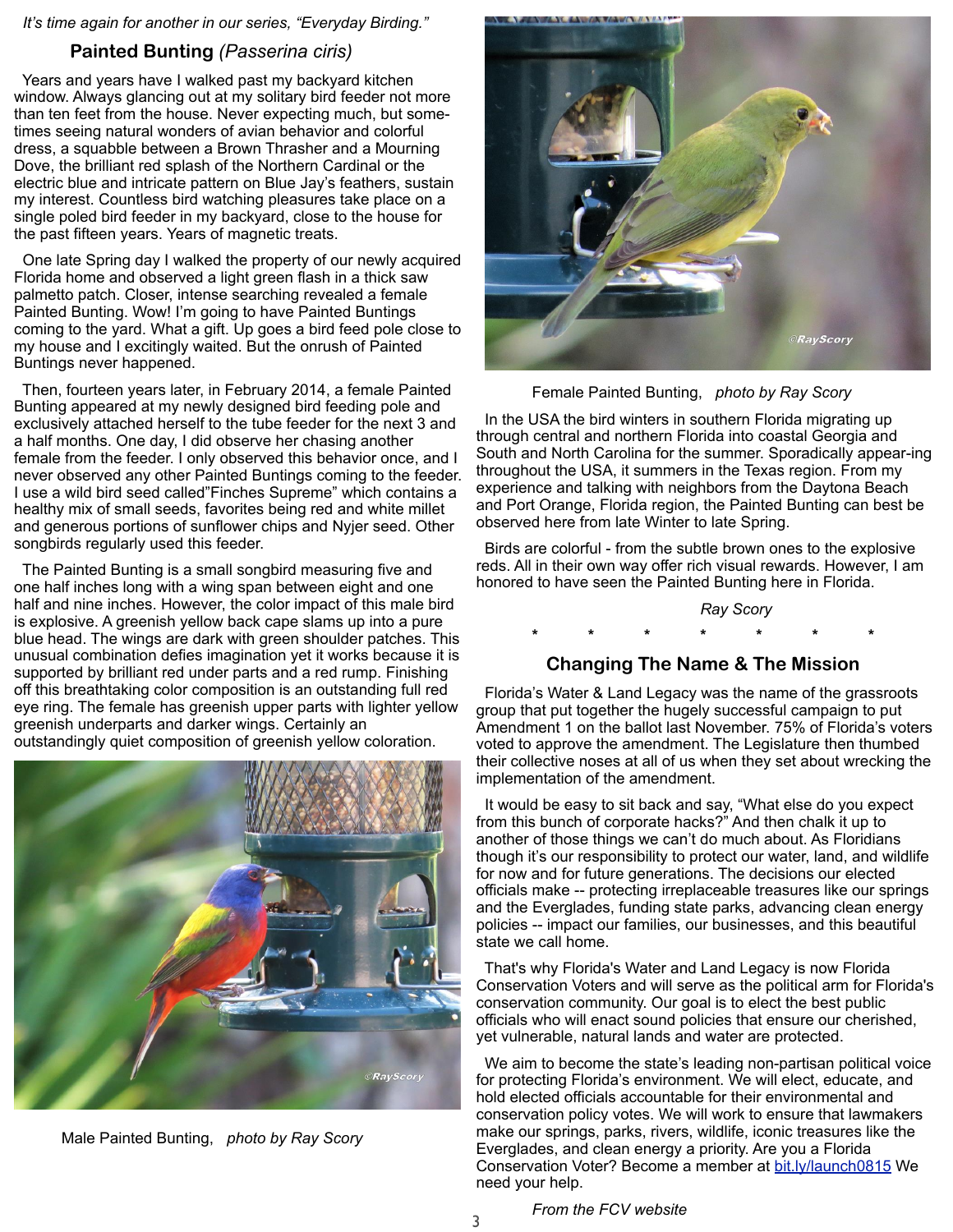## *If you wish you can print this page for a handy reference guide.*

| <b>Date</b>            | <b>Time</b> | <b>Meet At</b> | <b>Trip</b>                                         | Level          | Lunch | Leader               | Tel $#$      |
|------------------------|-------------|----------------|-----------------------------------------------------|----------------|-------|----------------------|--------------|
| Wed, Sep 23            | 8:00 AM     | <b>WO</b>      | A1A Run - North                                     | 2              | Y     | David Hartgrove      | 386-235-1249 |
| Fri, Oct 2             | 8:00 AM     | <b>BP</b>      | Buschman Park - Warblers                            | $\overline{2}$ | N     | <b>Becky Tate</b>    | 386-451-2436 |
| Sun, Oct 11            | 3:00 PM     | <b>Bridge</b>  | <b>Dunlawton Bridge</b>                             | 1              | N     | <b>Ray Scory</b>     | 386-763-4260 |
| Wed, Oct 21            | 7:30 AM     | <b>KRY</b>     | Audubon Park, Deltona                               | $\overline{2}$ | Y     | Paula Wehr           | 386-299-6651 |
| Fri, Nov 13            | 7:30 AM     | <b>CHK</b>     | Ocala Forest & Rodman Dam                           | 3              | Y     | John Roessler        | 386-212-6957 |
| Fri, Nov 20            | 7:30 AM     | <b>KRY</b>     | Apopka Wildlife Drive                               | 1              | Y     | Paula Wehr           | 386-299-6651 |
| Wed, Dec 9             | 3:00 PM     | <b>FR</b>      | <b>Gull Watch</b>                                   | 2              | N     | David Hartgrove      | 386-235-1249 |
| Sun, Dec 13            | 3:00 PM     | <b>Bridge</b>  | <b>Dunlawton Bridge</b>                             | $\mathbf 1$    | N     | <b>Ray Scory</b>     | 386-763-4260 |
| Wed, Dec 16            | 7:30 AM     | <b>TAR</b>     | <b>Black Point Drive, Merritt Island</b>            | 1              | Y     | Paula Wehr           | 386-299-6651 |
| Fri, Jan 8             | 7:30 AM     | <b>TAR</b>     | Merritt Island NWR                                  | 1              | Y     | Peggy Yokubonus      | 386-316-4085 |
| Sat, Jan 9             | 7:30 AM     | TAR            | Merritt Island NWR                                  | 1              | Y     | David Hartgrove      | 386-235-1249 |
| Fri, Jan 15            | 7:30 AM     | <b>TAR</b>     | Viera Wetlands                                      | 1              | Y     | <b>John Roessler</b> | 386-212-6957 |
| <b>TBD</b>             |             |                | Circle B Bar/Lake Hancock #                         |                |       | <b>Betty Butcher</b> | 386-310-8039 |
| Wed, Feb 3             | 4:00 PM     | <b>FR</b>      | <b>Gull Watch</b>                                   | $\overline{2}$ | N     | David Hartgrove      | 386-235-1249 |
| Fri, Feb 5             | 7:30 AM     | <b>TAR</b>     | Orlando Wetlands                                    | 3              | Υ     | <b>Bob North</b>     | 352-302-3510 |
| Wed, Feb 17            | 7:30 AM     | <b>TAR</b>     | Merritt Island NWR                                  | 1              | Y     | Peggy Yokubonus      | 386-316-4085 |
| IFri. Feb 26           | 7:30 AM     | <b>KRY</b>     | Apopka Wildlife Drive                               | 1              | Υ     | Peggy Yokubonus      | 386-316-4085 |
| Fri, Mar 4             | 8:00 AM     | <b>WO</b>      | A1A Run - North                                     | $\overline{2}$ | Y     | Paula Wehr           | 386-299-6651 |
| Fri, Mar 18            | 7:30 AM     | <b>CHK</b>     | Ocala Forest & Rodman Dam                           | 3              | Y     | John Roessler        | 386-212-6957 |
| Wed, Apr 6             | 8:00 AM     | <b>KRY</b>     | <b>Tiger Bay State Forest</b>                       | $\overline{2}$ | Y     | <b>Ray Scory</b>     | 386-763-4260 |
| Wed-Fri, Apr 13-<br>15 | TBD         |                | Overnight trip to Fort DeSoto,<br>Pinellas County # | $\overline{2}$ |       | David Hartgrove      | 386-235-1249 |
| Fri, May 13            | 7:30 AM     | <b>KRY</b>     | Dora Canal Boat Trip, Leesburg #                    | $\mathbf{1}$   | Y     | David Hartgrove      | 386-235-1249 |

#### HALIFAX RIVER AUDUBON FIELD TRIP SCHEDULE 2015-2016 David Hartgrove - 386-788-2630 (h); 386-235-1249 (c) Peggy Yokubonus: 386-673-7619 (h); 386-316-4085 (c)

**IMPORTANT: Call leader or check website, www.halifaxriveras.org, before trip to confirm details.**

#### **Meeting Places**

BP - Buschman Park - 4575 Spruce Creek Rd, Port Orange

Bridge - Port Orange Causeway Park under Dunlawton Bridge 2 - Walking ~ 1 mile - flat terrain

CHK - Ormond Town Square - Granada & Williamson Blvds behind Chick-fil-A

FR - Frank Rendon Park - 2705 S Atlantic Ave, Daytona Beach Shores

KRY - Int'l Square - East of I-95 on Int'l Speedway Blvd behind Krystal

TAR - Target East of I-95 on Dunlawton Ave behind Panera's

WO - Washington Oaks State Park, 6400 N Oceanshore Blvd, Palm Coast - park fee or pass

#### Remember equipment: Hat, sunscreen, bug spray, sturdy walking shoes, drinking water and snacks as needed

# trip requires reservations . Circle B Bar & Fort DeSoto are out of town, overnight trips that involve staying in a motel with a block of reserved rooms.

For Fort DeSoto trip we will stay in a La Quinta Inn in St. Petersburg located 30 minutes from the park. We'll drive over on Wed., 4/13, and rendezvous at is at Billy's Stone Crab Restaurant in Tierra Verde. We'll return to the motel by 8:00 p.m. On Friday morning, April 15, we'll leave for home at 8:30 a.m. the big flag in the park at 2:00 p.m. Those wishing to can bird the park until 5:00 p.m. Then we'll drive to the motel and check in. Dinner is on your own that night. Thursday, 4/14, we'll leave the motel at 8:00 a.m. and drive to the park. We'll try to have box lunches delivered to the park. Dinner on Thursday night Those wishing to can stop at the Circle B Bar in Lakeland on the way home.

The Circle B Bar trip is still in the planning stage since we're waiting to hear about our on site guide's availability.

The Dora Canal trip will be on a pontoon boat. Arrangements will be made later. The trip lasts 2 hours and costs \$27 per person. This is one of the most reliable spots in Florida for Prothonotary Warbler as well as a number of other good birds. We can have lunch at the launch site or at a nearby park.

#### **Trip Rating**

1 - Easy or little walking

 $2$  - Walking 1+ mile and/or uneven terrain